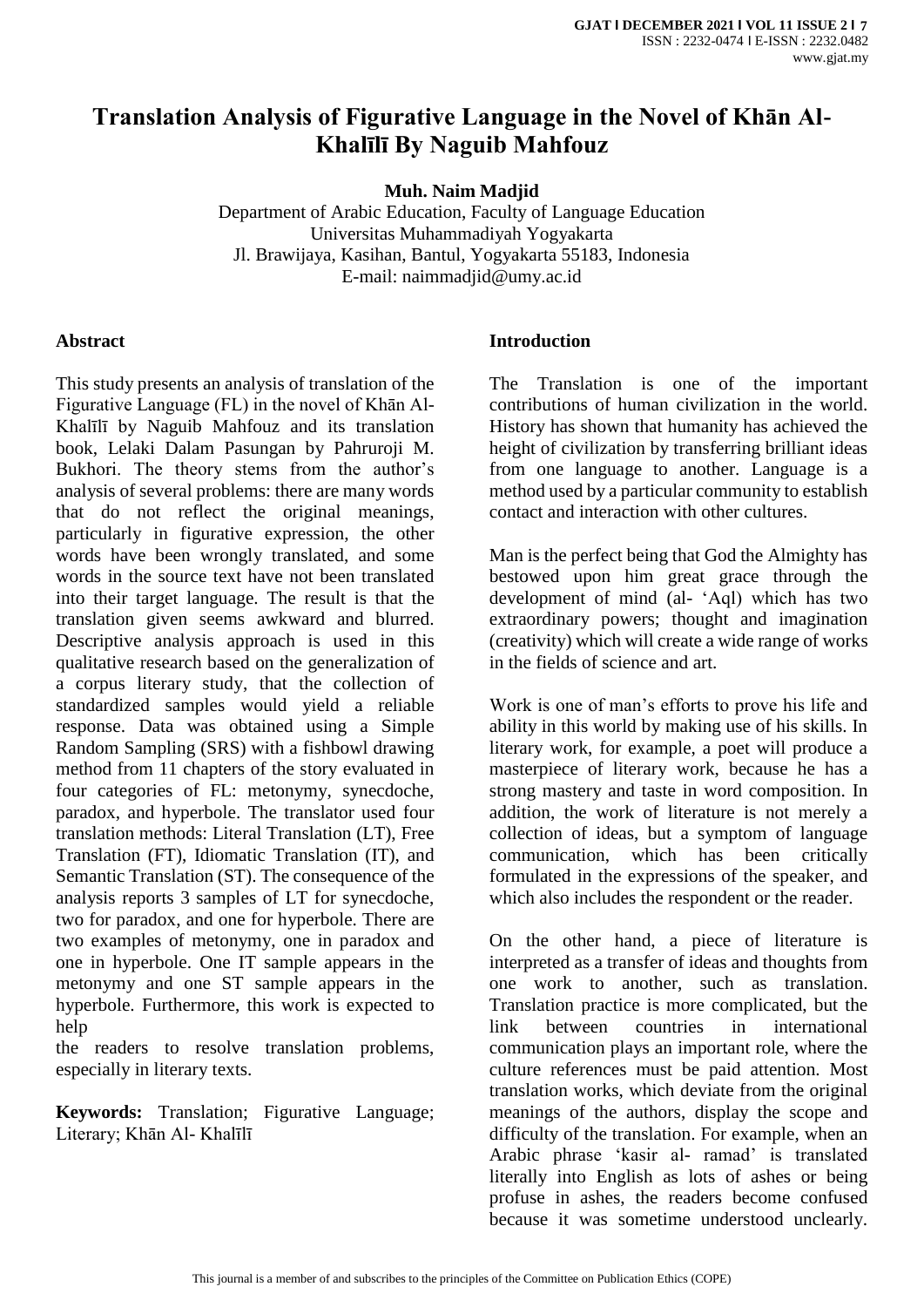Actually the phrase conveys a certain message of metonymy and has a very definite meaning to the intended person, being generous, is a person who has lots of wood to cooks a lot of food for his guests or travelers over at his house, which in turn means that he must be very generous to feed them all the time (Harbi, 2011). It showed that translation must take culture aspect in consideration.

In the past of Indonesian literature, Pramoedya Ananta Toer is one of Indonesia's famous writers who have contributed literary works of translation. He released translations of Maxim Gorky's novel, Leo Tolstoy's novel, Mikhail Sholokov's novel, and John Steinbeck's novel Tetralogy of the Human Earth, considered by world literary critics to be one of the most popular novels in postcolonial literary treasures (Kurnia, 2003).

Translation, historically, starts to be emphasized in an age of rebirth of thought. In the meantime, with the founding of the Bayt al-Hikmah Library, the attempts to translate into Arabic reached a height at the time of the Caliph Harun al-Rashid (Lubis, Muhammad Bukhari, Muhammad Fauzi Jumingan, 1998).

In this millennium age, translation efforts are not only focused on quantity (production of works), but are also aimed at developing various methods and tools based on the use of technology through applications such as visual text translation, Pilot, Neural Machine Translation (NMT) and Nexgen English Online (NEO) with Artificial Intelligence (AI).This is a major innovation in human knowledge. It does not mean that human society is defined by the advancement of technology, but still relies on the pulse of thought and the adeptness of knowledge. In other words, knowledge, skill and experience are more important for a translator to produce high quality works.

In the translation of Arabic literary texts, the translator needs to know the beautiful sides and the harmony of speech in both the source and the target languages. Arabic has differentiated characters in the unity of words, phrases, phrases and expressions that give rise to a variety of meaning. An esthetic of speech is something important to remember in the translation, because it attempts to deal with the consistency and continuity of meaning from the source language to the target language.

In fact, there are many translators who do not pay attention to the aspects of accuracy, harmony, and technique. Some of them are stuck in a simplistic model that stresses the creation of books that can be sold or they only focus on productivity of lengthy translations. As a consequence, the translations given seem awkward and have lost their natural beauty.

This problem can be shown by what has been found by Noor Elizand others in their research on translating of figurative language in the Arabic drama titled Sahrazad into Malay that there are segments of dialogues were not handled well because the subtitle did not prioritize the appropriate translation strategy (Rahman, et al., 2018). Some inaccurate translations also were found in the translation of Arabic novel al- Zayni Barakat by Gamal al- Ghitani into Indonesia language that Lenny has performed an analysis on some expressions in her research (Haryanti, 2016).

In this research, four types of figurative language: metonymy, synecdoche, paradox, and hyperbole are the main topics, focusing on the analysis of the Arabic novel, Khān Al- Khalīlī by Naguib Mahfouz, and its translation book into Indonesia, Lelaki Dalam Pasungan by Pahruroji M. Bukhori.

## **Meaning and Concept**

## **Translation**

Syihabuddin (2005) mentioned: Translation is Tarjamah in Arabic term. The etymological meaning is to clarify the expression. Terminologically, translating is an operation that communicates the meaning of words or expression in another language through the fulfillment of the whole meaning and purpose. This Arabic word was derived from the Armenian language, turjuman (Didawi, 1992). The word turjuman is similar with tarjaman and tarjuman which lead to a person who translates words from one language to another language (Ibn Manzur, 2010).

Brislin (1976) said: translation is the general term referring to the transfer of thoughts and ideas from one language (source) to another (target), whether the languages are in written or oral form; whether the languages have established orthographies or do not have such standardization; or whether one or both languages is based on signs, as with sign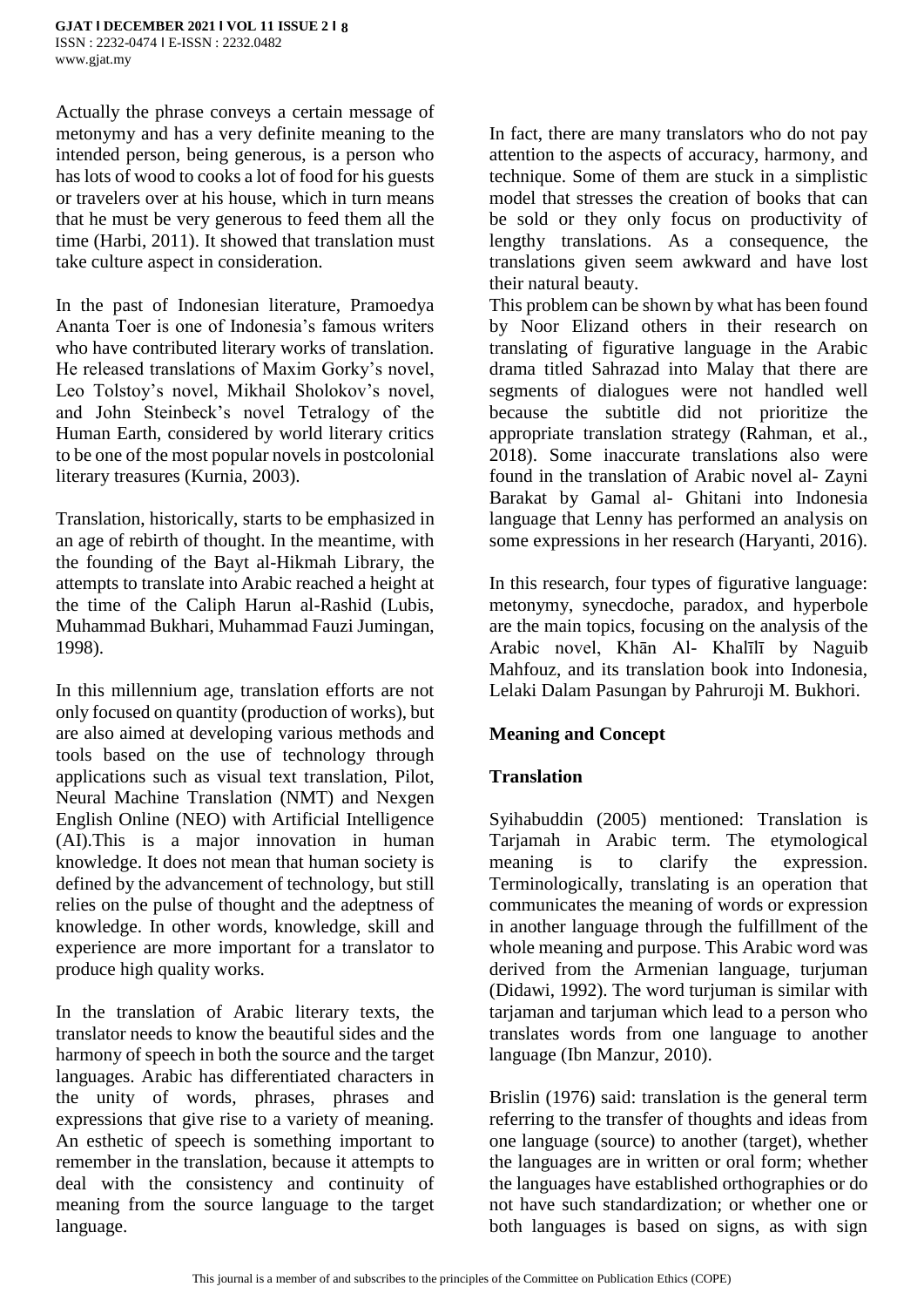language of the deaf. Meantime, Catford (1965) stated shortly that translation is the replacement of textual material in one language (SL) by equivalent textual material in another language (TL).

On the other side, Nida and Taber (1974) defined translation as translating consist in reproducing in the receptor language the closest natural equivalent of the source-language message, first in terms of meaning and secondly in terms of style. Newmark (1981) pointed: translation is a craft consisting in the attempt to replace a written message and/or statement in one language by the same message and/or statement in another language.

In brief, translation can be defined as the process of transferring, transmitting, replacing or reproducing messages, ideas, thoughts, and texts from one language (Source Language) to another (Target Language) with emphasize the true meaning and form.

## **Literature**

The words: Literature (English), Literatur (German), Litterature (French), all derived from Litteratura (Latin) which created from Grammatika (Greek); littera and gramma both means letter. Literature in the Modern West language is everything written or the usage of language in the writing form. Whereas the word Sastra (Indonesia) comes from Sanskrit; Sas means to direct, to teach, and to guide, while tra is a tool or instrument. Literature (read: Sastra) is a tool or instrument for teaching such as guidance book or textbook. In Arabic, literature is translated as Adab that also means belles-lettres, culture, and civilization (Teeuw, 1984).

The word Adab (literature) has two different meanings; first meaning is the beautiful words (poetry and prose) which bring the aesthetic taste into reader's heart, and the second meaning is a work created by mind, illustrated in words and written in book (Husayn, 1970).

In the beginning of the 5th century AH (1009  $CE -$ 1106 CE), Adab was meant as poetry and prose. Meanwhile, School of Nizhāmiyah in Bagdad formulated Adab as a field of knowledge (Khafājī, Muhammad, 1986).

Literature is often characterized as the work of oral and written forms with special characteristics and features, originality and esthetics, both in terms of content and expression (Sudjiman, 1990).

## **Translation of Literature Works**

According to Dryden (1992) in his book Theories of Translation, there are three basic types of translation, namely:

1. Meta-phrase or turning an author word by word, and line by line, from one language into another.

2. Paraphrase or translation with latitude, where the author is kept in view by the translator, his words are not so strictly followed as his sense.

3. Imitation, where the translator assumes the liberty, not only to vary from the words and sense, but to forsake them both as he sees occasion, and taking only some general hints from the original, to run division on the groundwork, as he pleases.

In the diversity of translation methods, we will definitely find different types of translations. There is a translation that is too literal when each word in the source language is translated into the target language. We also find a translation that attempts to create formal equivalences such as word, grammatical form, essay, and style. There is a translation in the similarity of meaning or semantics (A. Muhammad, 1979).

There is also a form of translation that perpetuates the structure of the source language in the target language, in which this translation technique was used dominantly in the Arabic novel translation, which is referred to as a calque translation (Baharudin, 2017).

The important thing in the translation of the works of literature is that the translator is not only capable of retaining the text's meaning, but must also preserve the elegance of the author's language and emotional sense. Such metrics can be calculated by looking at the consistency and significance of the context from the Source Language (SL) to the Target Language (TL).

## **Figurative Language (FL)**

Figurative language is a conspicuous departure from what users of a language apprehend as the standard meaning of words, or else the standard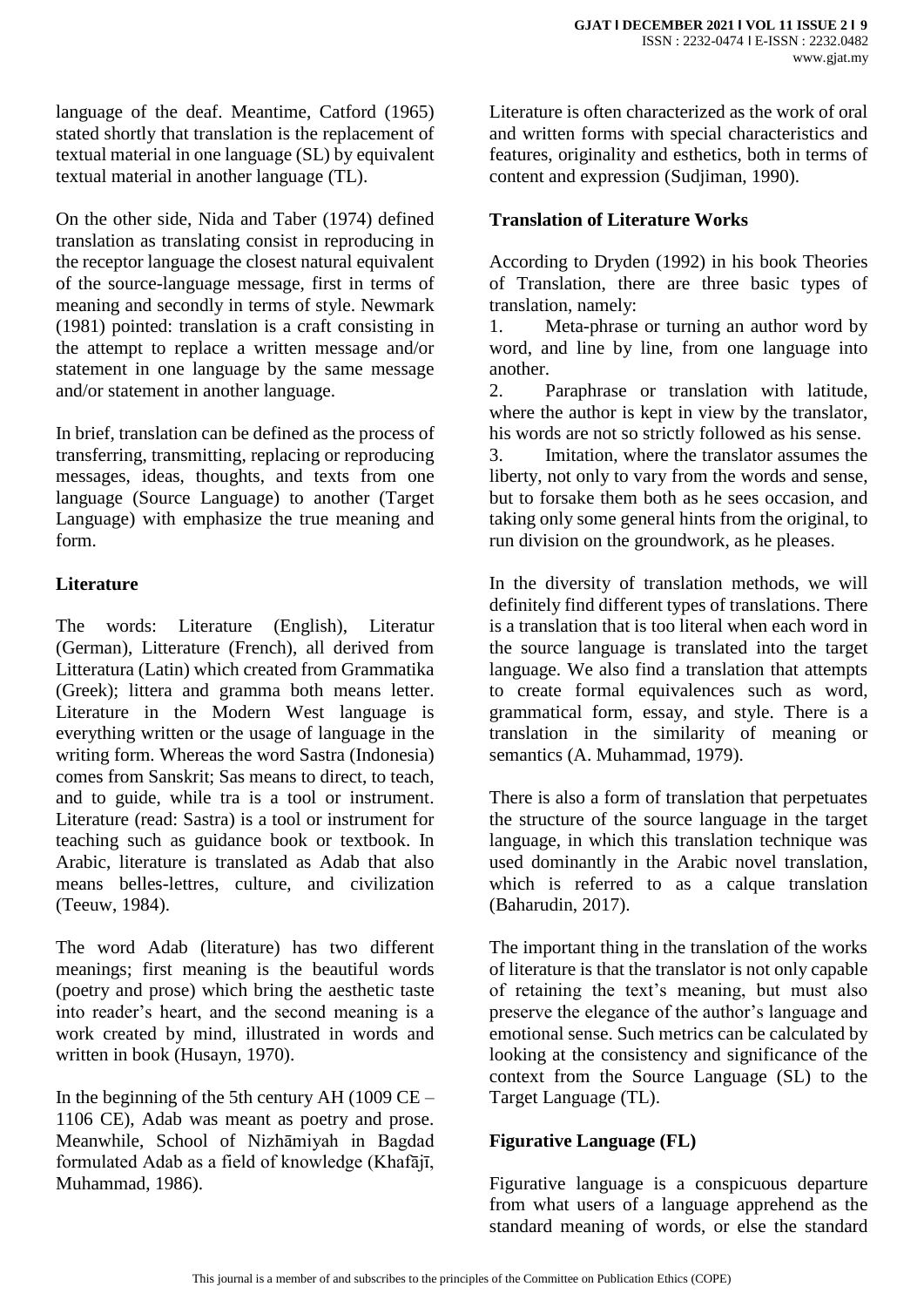order of words, in order to achieve some special meaning or effect. Figures are sometimes described as primarily poetic, but they are integral to the functioning of language and indispensable to all modes of discourse (Abrams, 1999).

Keraf (1986) in his book Diction and Language Style argues that figurative language in rhetoric is known as style. The word Style comes from Latin Stilus, a tool used to write on a candle. Over the times, figurative language or style became a part of the diction. This style includes the structure of language such as individual words or diction, phrases, clauses, sentences, and whole texts, even the tones inside the whole texts. The Style is a particular way of expressing thoughts through a language that try to show the author's soul and personality (Keraf, 1986).

Style, to Hendricks (1980: 40) is "a differential mode of linguistic expression that is manifested on lexicon-syntactic level". For al- Jurjani, simile, metaphor, metonymy, and personification are forms of meaning transfer; they are "the forms of discourse, the rhetoric realizations and the inseparable elements of construction" (Samir Abdulkarim, 2016: 141).

The term style is also defined as a beautiful language used to enhance the effect by introducing and comparing a general thing (Tarigan, 1985). In this research, figurative language or style can be divided into four types: metonymy, synecdoche, paradox, and hyperbole.

## **Metonymy**

Metonymy is a type of figurative language in which the name of one thing is replaced with another commonly associated with it. The word originally from Greek, constituted by two affixes "meta" and "onoma" which mean "change" and "name" respectively. It is present whenever a part of something stands in for the whole item, or when something closing associated with an item stands in for the item itself. In other words, a partial or associative reference maps to the referent itself.

Metonymy can also be seen as consisting of three parts: tenor, vehicle and ground. What makes it special is that the "tenor" never appears in a metonymy, and the 'vehicle' at the same time acts as the 'ground'. The 'tenor' and the 'vehicle' role are implicit, one replacing the other. This is because the 'vehicle' reflects some of the features of the 'tenor' but the two elements of the same metonymy do not share any similarity at all. For instance, "He is mad, absolutely mad!" The greybeard said abruptly. The greybeard is a metonymy, taking place of the person who was wearing grey beard (Song, 2011).

Another type of figurative language in which one thing is described in terms of some other thing we called as "metaphor". There is a clear difference between both figures of speech. The famous linguist Jacobson has pointed out that the basic difference between metaphor and metonymy is that metaphor is based on similarity, while metonymy is on contiguity. This is fairly illuminating to our study of metonymy's characteristics. The wellknown semioticist Eco (1985) noted that contiguity of all kinds of metonymy generally falls into three categories: contiguity in language coding, contiguity in context, and contiguity in the referents.

In brief, metonymy refers to the use of the name of one thing to represent something related to it, such as crown to represent "king or queen".

## **Synecdoche**

Baldick (2001: 254) and Mey (2009: 888) said: In terms of etymology, the term Synecdoche has been taken from the Greek synecdoche which means ''understanding one thing with another''. While, Harvey (1946: 795-796) mentioned: Synecdoche is ''a figure of speech by which a more comprehensive term is used for a less comprehensive one or vice versa".

Similarly, Bussmann (1996: 1163) defines synecdoche as "a rhetorical trope that refers to something with a semantically narrower term or a broader term". For example:

"New Blood in Congress Inspires Hope" (Enos, 1996: 712).

Obviously, Synecdoche is divided into two parts; the first one, a part of something is used to refer to its whole or usually called as pars pro toto, and the second one is a whole is used to refer to a part or mentioned as totum pro parte( Nurgiyantoro, 2002).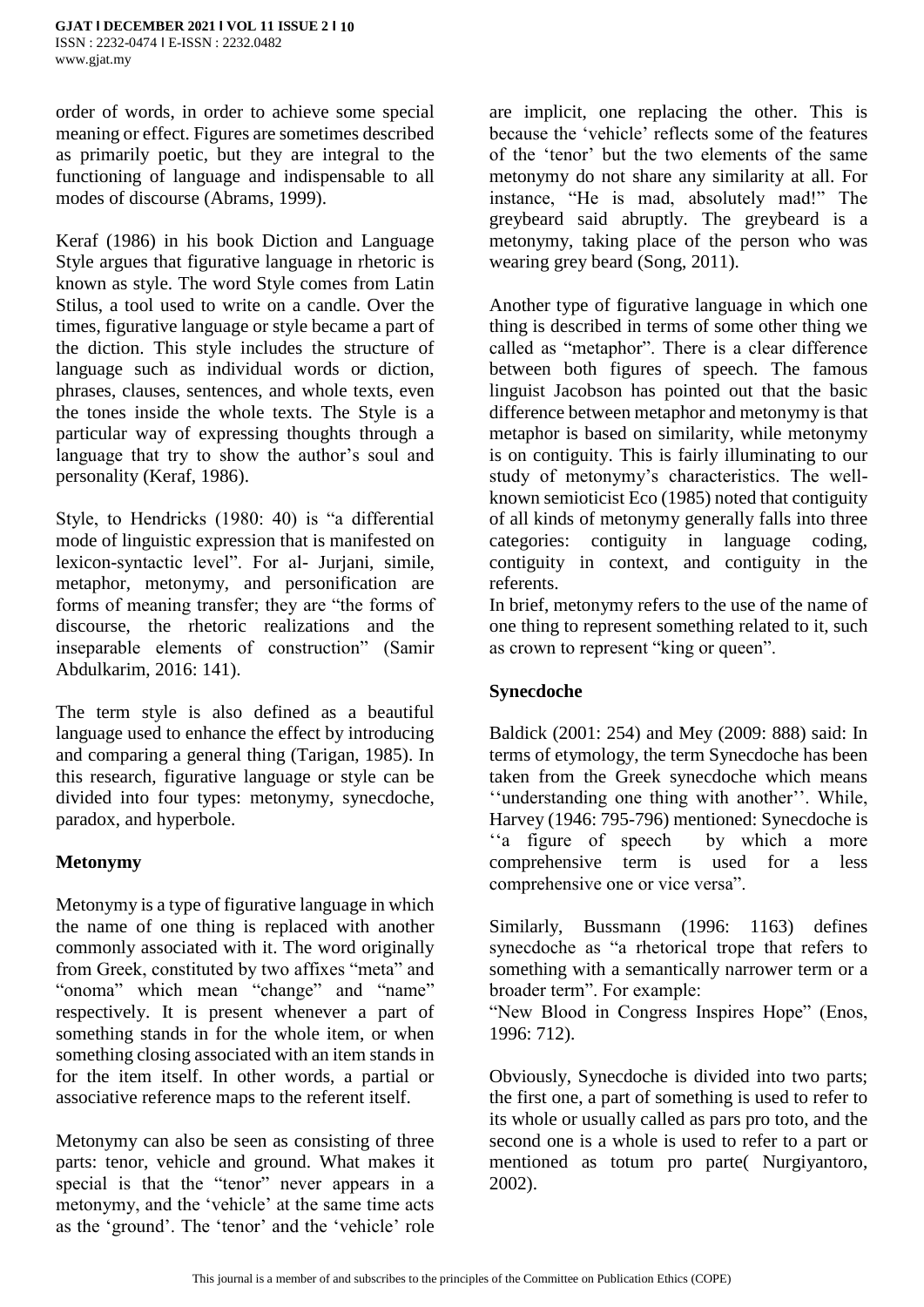## **Paradox**

Arfani and Damayanti (2019) said: paradox is a figure speech that deliver two things which contradictory but this figure reveal the real fact that make sense even the speaker or the writer use a word that absurd. For example, "Experience is simply the name we give to our mistakes" by Oscar Wilde (Kennedy, X, and Gioia, 2002). The style of paradox is a figurative language that indicates a real contradiction with the fact (Keraf, 1986). Meanwhile, Abrams (1999) mentioned that paradox is statement which seems on its face to be logically contradictory or absurd, yet turns out to be interpretable in a way that makes good sense.

## **Hyperbole**

Hyperbole is a trope which involves deliberate and over exaggeration (along particular scale), it is flexible with regard to how it can be expressed (allowing for degrees of exaggeration) and it is capable of combining with a range of other tropes (Carston & Wearing, 2015). The figure of speech, or trope, called hyperbole (Greek for "overshooting") is bold overstatement, or the extravagant exaggeration of fact or of possibility. It may be used either for serious or ironic or comic effect. The contrary figure is understatement (the Greek term is meiosis, "lessening"), which deliberately represents something as very much less in magnitude or importance than it really is, or is ordinarily considered to be. While, a special form of understatement is litotes (Greek for 'plain' or 'simple'), the assertion of an affirmative by negating its contrary: "He is not the brightest man in the world" meaning "He is stupid" (Abrams, 1999).

## Methodology

This research uses a qualitative approach with a non-statistical or numerical element. Knowledge is

typically collected as views or beliefs, theories and ideas on a particular subject (Idid, 1998). This approach is divided into two forms of analysis, the descriptive analysis and the material analysis. In the first step, the researcher attempts to categorize the original texts (Arabic) based on four kinds of figurative language (metonymy, synecdoche, paradox and hyperbole). In the next step, the researcher analyzes the accuracy of the translation by defining the type of translation used. And as a final step, the researcher recommends translation corrections as long as these translations need to be changed.

Descriptive analysis means the explanation of the facts to be examined in three steps; the compilation, categorization and generalization of the facts to be concluded. Whereas the content analysis is the preparation of the data by means of an analysis based on three features, firstly, objective means that the data are composed of rules and procedures; secondly, systematic compilation of the information; and thirdly, general means that the results of the study are decided by the theories (Long, 2008).

## **Objective of Study**

This work has two objectives: specific objectives and general objectives. The specific objectives are to reveal the figurative language which focuses on four types (metonymy, synecdoche, paradox, and hyperbole), to know the methods of translation used by the translator, and to highlight the accuracy of the translation and to suggest corrections as appropriate. In the meantime, the general goals are to make a new contribution in the field of translation, in particular in the translation of literary texts; and to become a popular reading and an additional guide in the discourse of translation.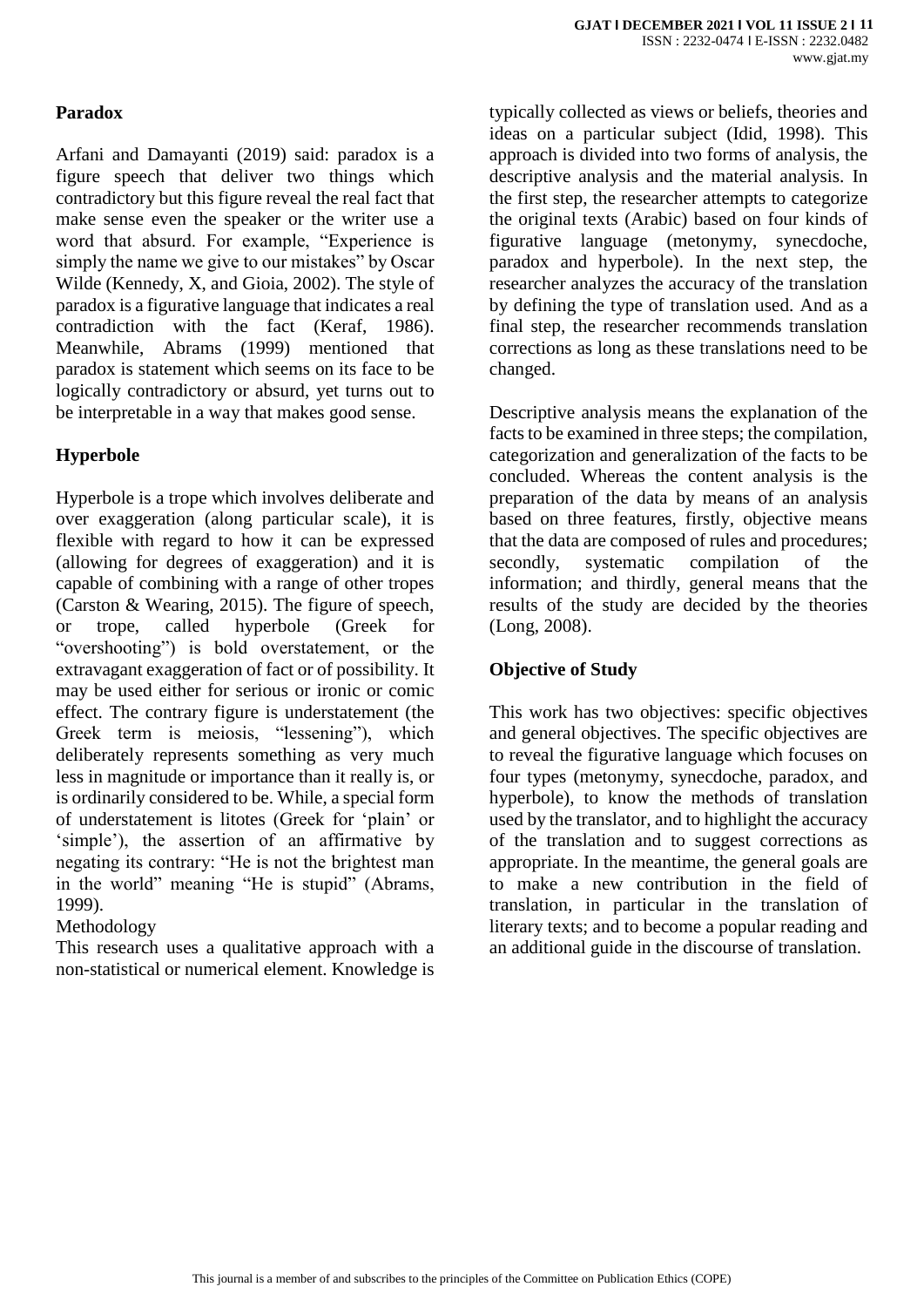#### **Results and Discussion**

The number of figurative languages can be seen in the following table:

| No.            | Figurative Language | <b>Total Number</b> | Percentage |  |
|----------------|---------------------|---------------------|------------|--|
| 1              | Metonymy            | 18                  | 20%        |  |
| $\overline{2}$ | Synecdoche          | 20                  | 25%        |  |
| 3              | Paradox             | $\overline{4}$      | 5%         |  |
| 4              | Hyperbole           | 40                  | 50%        |  |
|                | Total               | 80                  | 100%       |  |

**Table 1: List of Figurative Language**

Table 1 shows the expression numbers of the Figurative Language (FL) that are limited into four forms. In eleven chapters, the researcher found a high number of hyperbole style appearances (40) by 50 per cent, whereas the lowest number is Paradox, as shown by 4 or 5 per cent equivalence. Meanwhile, both metonymy and synecdoche numbers suggest that the author (Najib Mahfoudz)

mostly used both forms in his novel (Khān Al-Khalīlī) is 20% and 25%, respectively.

In the translation of these FL from SL (Arabic) to TL (Indonesia), the translator (Pahruroji M. Bukhori) generally used two methods: literal and free translation, as described in the following table:

| No.            | <b>Translation Method</b> | <b>Total Number</b> | Percentage |  |
|----------------|---------------------------|---------------------|------------|--|
| 1              | Literal                   | 36                  | 45%        |  |
| $\overline{2}$ | Free                      | 24                  | 30%        |  |
| 3              | Idiomatic                 | 10                  | 12,5%      |  |
| 4              | Semantic                  | 10                  | 12,5%      |  |
|                | Total                     | 80                  | 100%       |  |

**Table 2: List of Translation Method**

From Table 2, it can be remembered that the translator also uses more literal translation methods than free translation, idiomatic and semantics, 45 percent, 30 percent, 12.5 percent and 12.5 percent respectively. It also demonstrates that both literal and free methods have high percentages of use, while the use of two other methods (idiomatic and semantics) is only 12.5 per cent for each method. In addition, the study of samples for each form of FL (metonymy, synecdoche, paradox, and hyperbole) can be found in the following definitions and comments.

It is supported by Farghal and Bazzi (2017) statement that English and Arabic, the fact, are highly lexicalized furnishes a variety of translation options that are capable of capturing the referential as well as the emotive meaning encapsulated in the source text. Out of the four translation methods, the highest percentage (45%) goes for the literal translation procedure. Literal translation appears to be the most frequently used procedure in rendering English fiction titles into many languages, i.e. it is not limited to Arabic.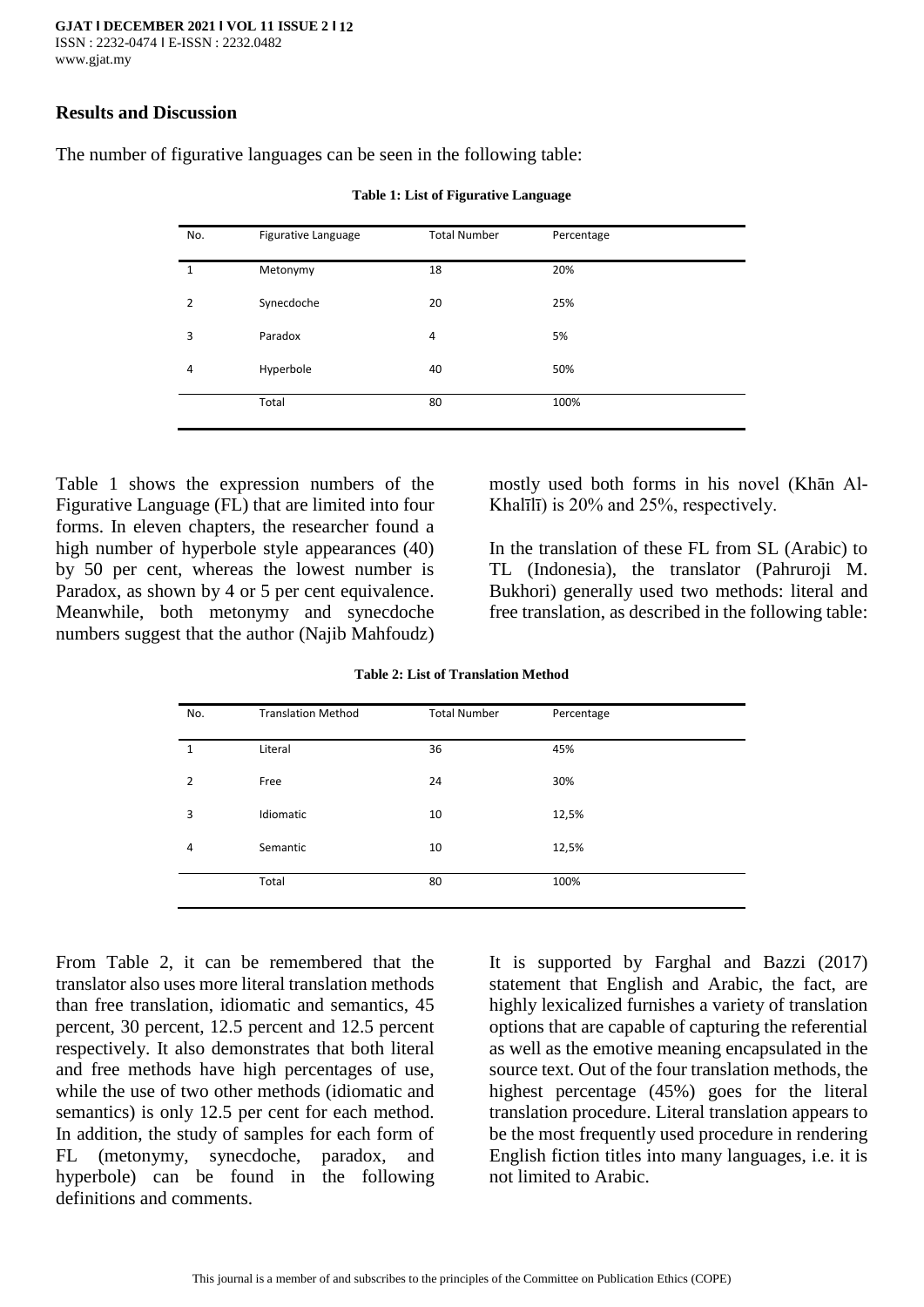## **Analysis of Samples**

## **Metonymy**

Sample 1:

**إذا أردت التفوق في مجتمعتنا فعليك بالقحة.**

(Mahfuz, 1988) *Jika kamu ingin mempunyai posisi unggul dalam masyarakat, kamu harus bermuka tebal (Bukhori, 2003).*

## Comments:

The metonymy style is found in the word "al-Quhhah" (source language), which translates as "bermuka tebal" into the target language. The term *al- Quhh* means the integrity and originality of all things, as mentioned that *qalb quhh* means purity of heart is no shame on the inside. The Prophet (pbuh) said: "Arabic is pure" (Ibn Manzur, 2010). Basicly, *al- Quhhah* has two meanings; firstly, *al- Khālis* or *al- Sāfī* means pure, clean, and honest. Secondly, *al- Jāfī* means coarse, rough as stated: "karīm quhh" if a generous man is deeply rooted in the glory and magnificence, and *laīm quhh* if a contemptible man is deeply rooted in the humility (G. S. Muhammad, 2010).

In the target language, the translator used a figurative meaning "bermuka tebal" which often used to express a negative condition that means "not feeling shame". The translation given (*bermuka tebal*) is not equal to the topic of message, is superiority among the people. However, the translator did an **idiomatic translation**, and the suggested translation:

*Jika kamu ingin unggul dalam masyarakat, kamu harus memiliki kemurnian hati.*

The term *kemurnian hati* (purity of heart) has several meanings: sincerity, honor, dignity, and fairness, and these characteristics are the secret to excellence and success in this life.

## **Synecdoche**

Sample 4:

**ولكن لم تحتمل أعصابه الجهاد طويال.**

(Mahfuz, 1988)

*Namun sarafnya tidak mampu melakukan riyadah yang lama* (Bukhori, 2003).

#### Comments:

Synecdoche style refers to the word '*a'sāb* which translated into target language as "saraf". The word *'a'sāb* (plural form) leads to any of the cordlike fibers carrying impulses between body organs and the central nervous system which called as nerve or *saraf* in Indonesian language. *Saraf* also means derivation of Arabic words from the same root. In the other side, the word "al- Jihād" was translated into target language as *riyādah* that perpetuates the Arabic term. *Riyādah* means searching and discovering of something deeply. The metonymy style that used in this text falls into *pars pro toto*, is a part of something is used to refer to its whole. The '*a'sāb* or nerve cells are the important part of the human body as receivers and transmitters of information that allow an organism to respond appropriately. However, the translator used a **literal method** and the translation given is changeable. The word "*riyādah*" can be replaced by word "kajian" which suitable with the context that Ahmad would like to analyze several magic books, but he has no ability to do it. The suggested translation:

*Namun sarafnya tidak mampu melakukan kajian yang lama.*

## **Paradox**

Sample 7: فكان يعرف أشياء ولكنه لم يتقن شيئا أبدا، ولم يتعود عقله التفكير مطلقا.

(Mahfuz, 1988)

*Di mana ia banyak mengetahui pelbagai ilmu, namun ia sama sekali tidak mampu menggunakan akalnya untuk berpikir* (Bukhori, 2003).

## **Comments**:

The author's message in the text above is Ahmad has a lot of knowledge, but he is not really an expert in a field, and he does not use his mind to think.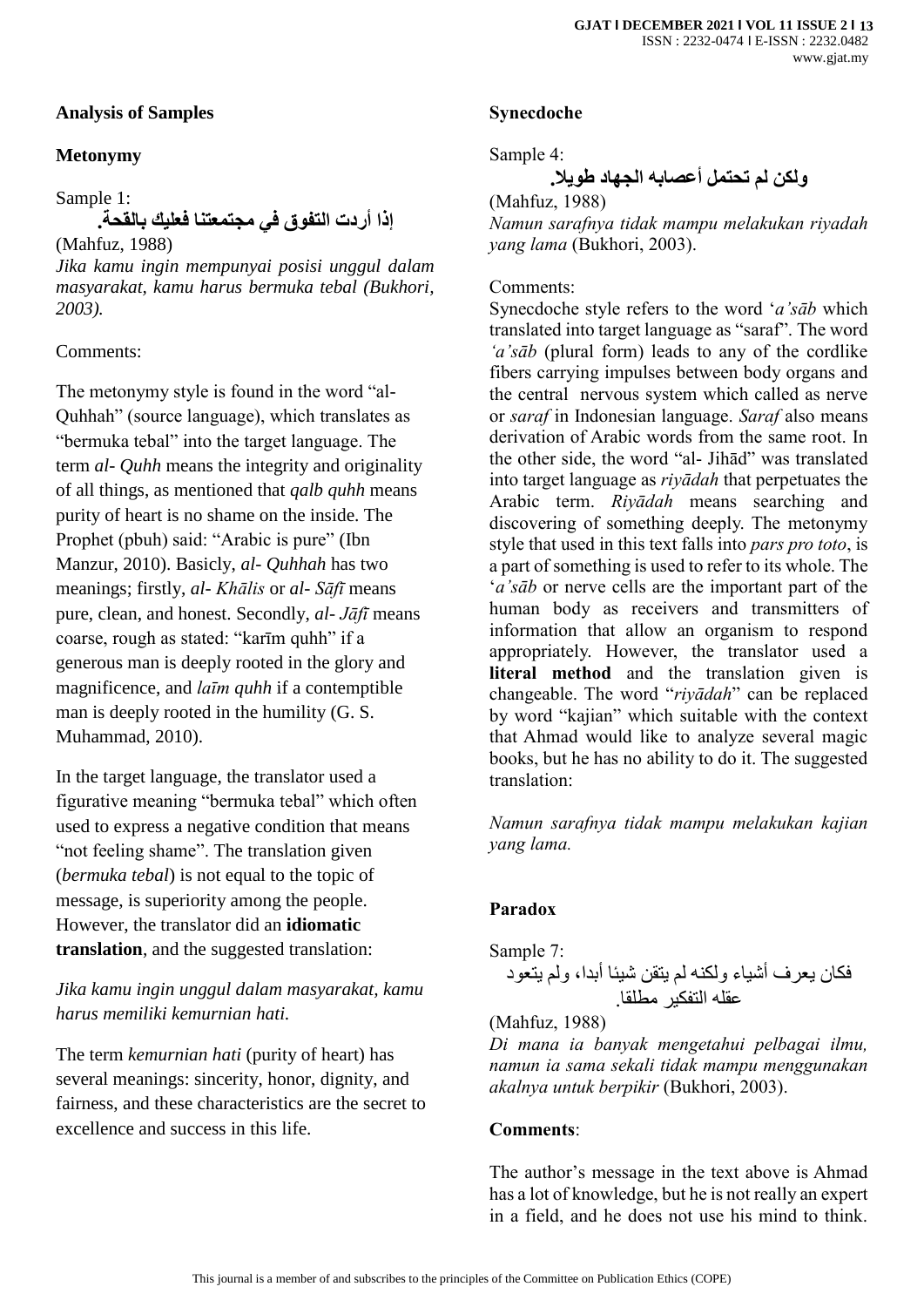The term in the source language is classified as a paradoxical phrase that its key style is to produce two items that are contradictory. As we know that the more knowledge someone has, the wiser he is. So, as told in the story, Ahmad understood everything, so that he could benefit about what was right in his own right, but sadly the text notes that his mind is not functioning as well as, in other words, he does not put his experience into action. A free translation was used by the translator. However, there is a message in the source language that has not been transferred to the target language. The suggested translation of the following:

*Dia (Ahmad) mengetahui banyak hal, tetapi dia benar-benar tidak menguasai satu bidang tertentu, dan dia tidak terbiasa mengkaji sesuatu.*

## **Hyperbole**

Sample 4

# **وما لبث أن استرق الكرى خطاه إلى جفنيه.**

(Mahfuz, 1988)

*Tidak lama kemudian rasa kantuk menyerang pelupuk matanya* (Bukhori, 2003).

#### Comments:

This short expression contains an exaggerated meaning which focused on "istaraqa al- kara khutthāhu ilā jafnaihi". The use of the  $8<sup>th</sup>$  form of Arabic verb *ifta'ala* which called as a simple three letters with two of additional letters (*thulāthī mazīd bi al- harfayn*) leads to a particular meaning such as *istaraqa al- sam'a* means to eavesdrop, *istraqa al- nadhrilaīh* means to monitor (radio, telephone, etc), and *istaraqa al- anfās* means to gasp, pant (Wehr, 1993). Meantime, the hyperbole expression was translated as "rasa kantuk menyerang pelupuk matanya" into the target language. The word *menyerang* which means *attack*, also gives an exaggeration. Apparently, the translator used the original sense of *sariqa*, which is to steal, pilfer, filch and rob. The translator used semantic translation by changing the context depending on the culture of the target language. However, the translation given is a successful one, and no translation is to be proposed.

## **Implication of Study**

The conclusion of the analysis is strongly believed to be beneficial to some areas. In the field of translation, this work offers a realistic review of translation that helps readers recognize errors in translation and the consistency of equivalence. For the translator, this study is based on a methodological critique, so that the suggested corrections or translations can be viewed as a new contribution to the translation of the texts of the literature. In addition, the translator must also develop his skill and ability to produce high quality works.

On the other hand, the researcher has gained knowledge creation in translation discourse through this analysis, and it is becoming a gateway to discovering other gems of knowledge relevant to linguistics, literature and translation. Nevertheless, this analysis is not a flawless piece of work. Be that as it may, there are some suggestions from experts that could be better put forward to improve this study.

## **Conclusion**

There are three major issues that this report has strongly highlighted. The issues are:

1. There are many words that have not been translated into the target language and that have led to the elimination of the original message.

2. There are some structural changes that have been made by the interpreter, which have caused the translation to look awkward and blurry.

3. There are many words that do not describe the original meanings, and the other words were inaccurately translated.

The study found that the translator used four translation methods in the translation of 12 examples: Literal Translation (LT), Free Translation (FT), Idiomatic Translation (IT) and Semantic Translation (ST). There are 3 examples of LT for synecdoche, 2 for paradox, and 1 for hyperbole. There are 2 examples of metonymy, 1 in exaggeration and 1 in hyperbole. One version of IT occurs in metonymy and one in hyperbole for ST. Furthermore, this work is expected to help readers resolve translation problems, especially in literary texts.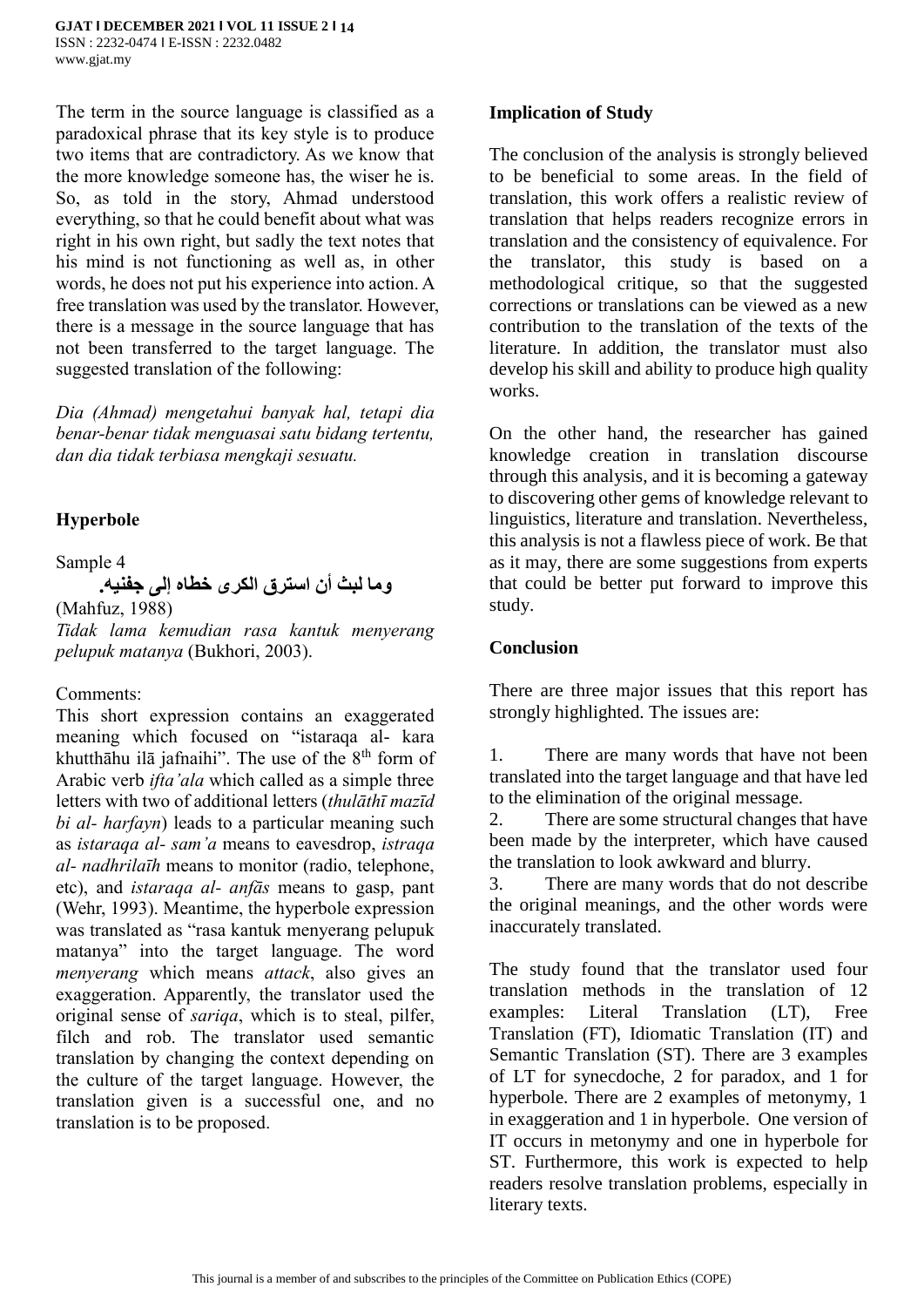## **Reference**

Abrams, M. H. (1999). A Glossary of Literary Terms (Seventh). USA: Thomson Learning.

Arfani, S., & Damayanti, S. C. (2019). the Use of Figurative Language in Katy Perry Song. Journal of English Language and Literature (JELL), 4(02), 19–27. https://doi.org/10.37110/jell.v4i02.76

Baharudin, H. (2017). Strategi dan Teknik Terjemahan Novel Arab dalam Kalangan Pelajar Universiti (Arabic Novel Translation Strategies and Techniques used among University Students). GEMA Online® Journal of Language Studies, 17(4), 225–243. https://doi.org/10.17576/gema-2017-1704-15

Baldick, C. (2001). The Concise Oxford Dictionary of Literary Terms. US: Oxford University Press.

Brislin, R. W. (1976). Translation Applications and Research. New York: Gardnes Press INC.

Bukhori, P. M. (2003). Lelaki Dalam Pasungan. Yogyakarta: Jendela.

Bussmann, H. (1996). Dictionary of Language and Linguistics (1st ed.: K. Trauth, Gregory P., and Kazzazi). London: Routledge.

Carston, R., & Wearing, C. (2015). Hyperbolic language and its relation to metaphor and irony. Journal of Pragmatics, 79, 79–92. https://doi.org/10.1016/j.pragma.2015.01.011

Catford, J. C. (1965). A Linguistic Theory of Translation (First). London: Oxford University Press.

Didawi, M. (1992). 'Ilm al- Tarjamah baina al-Nazariyyah wa al- Tathbiq. Tunis: Dar al- Ma'arif.

Dryden, J. (1992). Theories of Translation. Chicago and London: University of Chicago Press.

Enos, T. (1996). Encyclopedia of Rhetoric and Composition (1st ed.: T. Enos). London: Routledge.

Farghal, M., & Bazzi, H. (2017). Translation of English fiction titles into Arabic. Translation and Interpreting, 9(2), 114–137. https://doi.org/10.12807/ti.109202.2017.a08

Harbi, A. A. (2011). al- Balaghah al- Muyassarah (2nd ed.). Beirut: Dar Ibn Hazm. p. 75.

Harvey, P. (1946). The Oxford Companion To English Literature (Third). London: Oxford University Press.

Haryanti, L. (2016). Terjemahan Novel Al Zayni Barakat Karya Gamal Al-Ghitami: Analisis Ungkapan Ekspresif (State Islamic University of Syarif Hidayatullah Jakarta). http://103.229.202.68/dspace/bitstream/12345678 9/29740/3/LENNY HARYANTU-FAH.pdf

Hendricks, W. D. (1980). The Notion of Style. XIII.

Husayn, T. (1970). Min Tārīkh al- Adab al- 'Arabī. Beirut: Dar al- 'Ilm lil Malayain.

Ibn Manzur. (2010). Lisan al- 'Arab. Kuwait: Dar al- Nawadir.

Idid, S. A. (1998). Kaedah Penyelidikan Komunikasi dan Sains Sosial. Kuala Lumpur: Dewan Bahasa dan Pustaka.

Kennedy, X, and Gioia, D. (2002). An Introduction To Poetry (11th ed.). New York: Pearson Prentice Hall.

Keraf, G. (1986). Diksi dan Gaya Bahasa. Flores: Penerbit Nusa Indah.

Khafājī, Muhammad, and 'Abd al-M. (1986). al-Syi'ir al- Jahili. Beirut: Dar al- Kitab.

Kurnia, A. (2003). Mempertimbangkan Lembaga Penerjemahan Sastra. Jakarta: Media Indonesia.

Long, A. S. (2008). Pengenalan Metodologi Penyelidikan Pengajian Islam. Kuala Lumpur: Universiti Kebangsaan Malaysia.

Lubis, Muhammad Bukhari, Muhammad Fauzi Jumingan, K. M. (1998). Penerjemahan Arab-Melayu-Arab: Peraturan dan Dasar. Kuala Lumpur: Universiti Putra Malaysia.